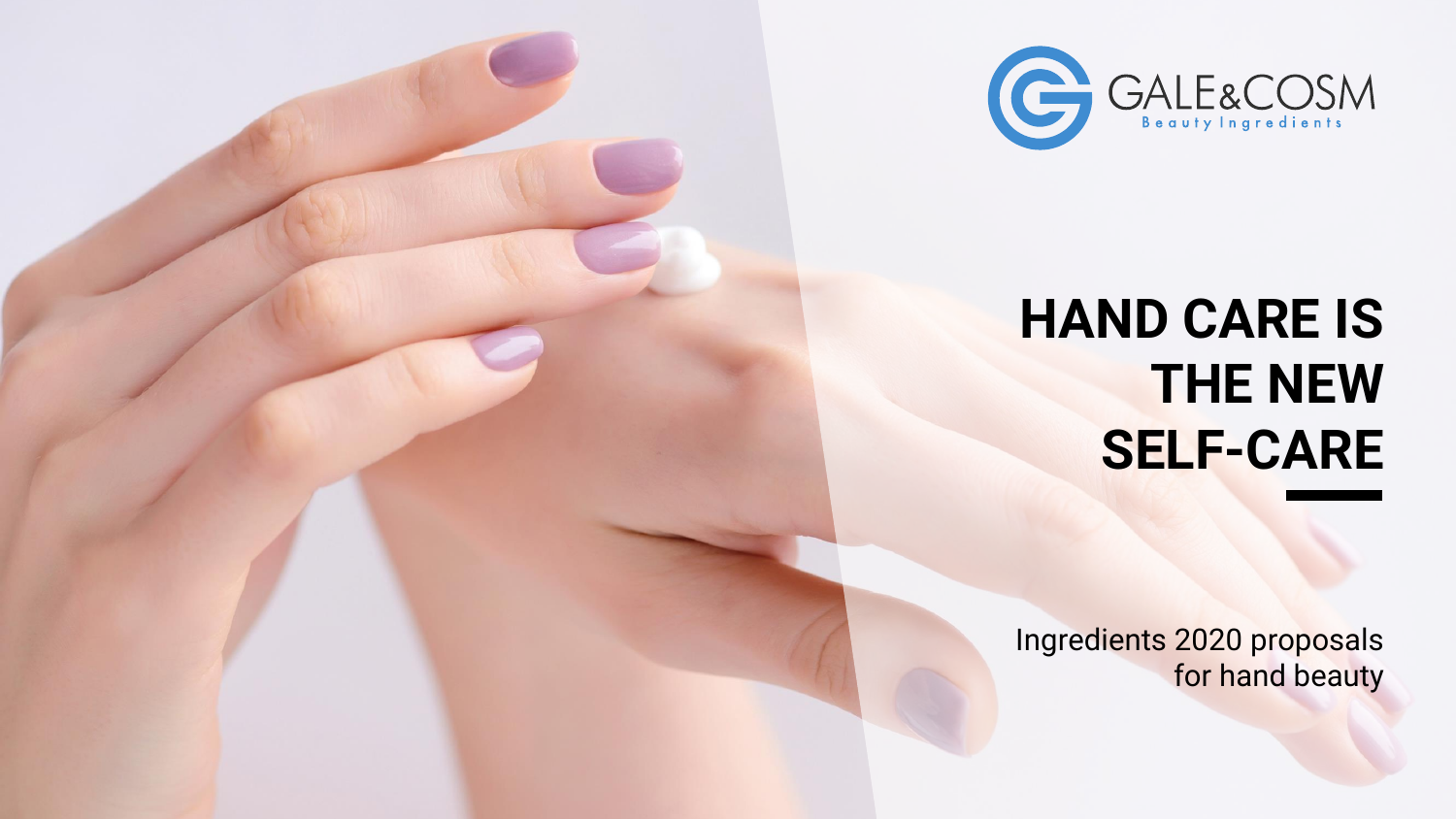# **HAND CARE IS THE NEW SELF-CARE**



Stay-at-home lifestyle and hand sanitizers use made hand-care the rising beauty care routine.

Healing, soothing creams and nail polish will take advantage over other beauty treatments.

Choose quality ingredients endowed with eudermic and emollient proprients: Gale&Cosm ingredients are the right ones!

Have a look at Coastal Tropics 2021 Spring/Summer Trends Sandream Impact distributed in Italy by Gale&Cosm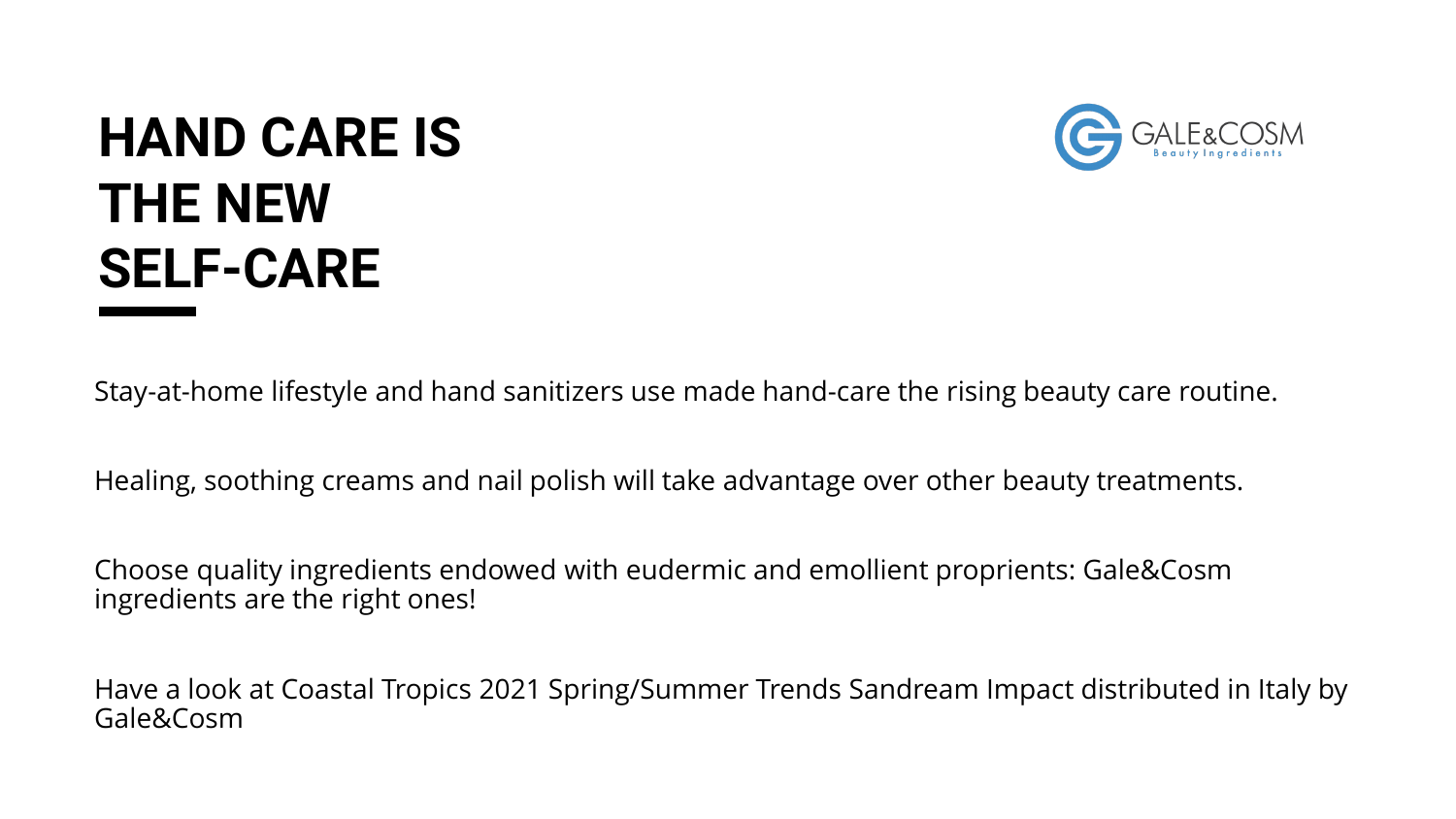### **GREEN EMULSIFIERS &**

### **HEALING INGREDIENTS**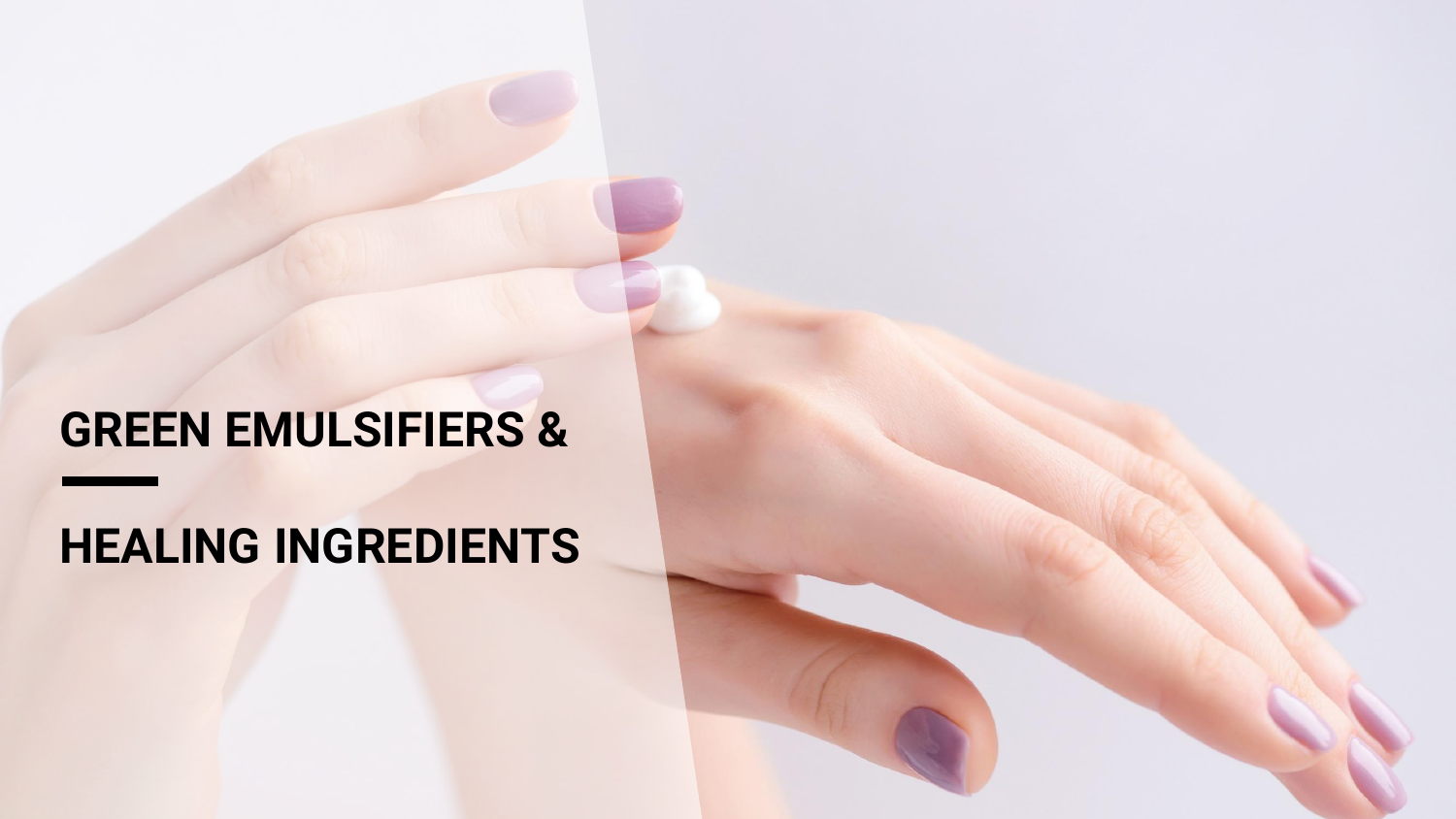

### GALE & COSM EMULSIFIERS, WATER SOLUBLE AND DISPERSIBLE OILS





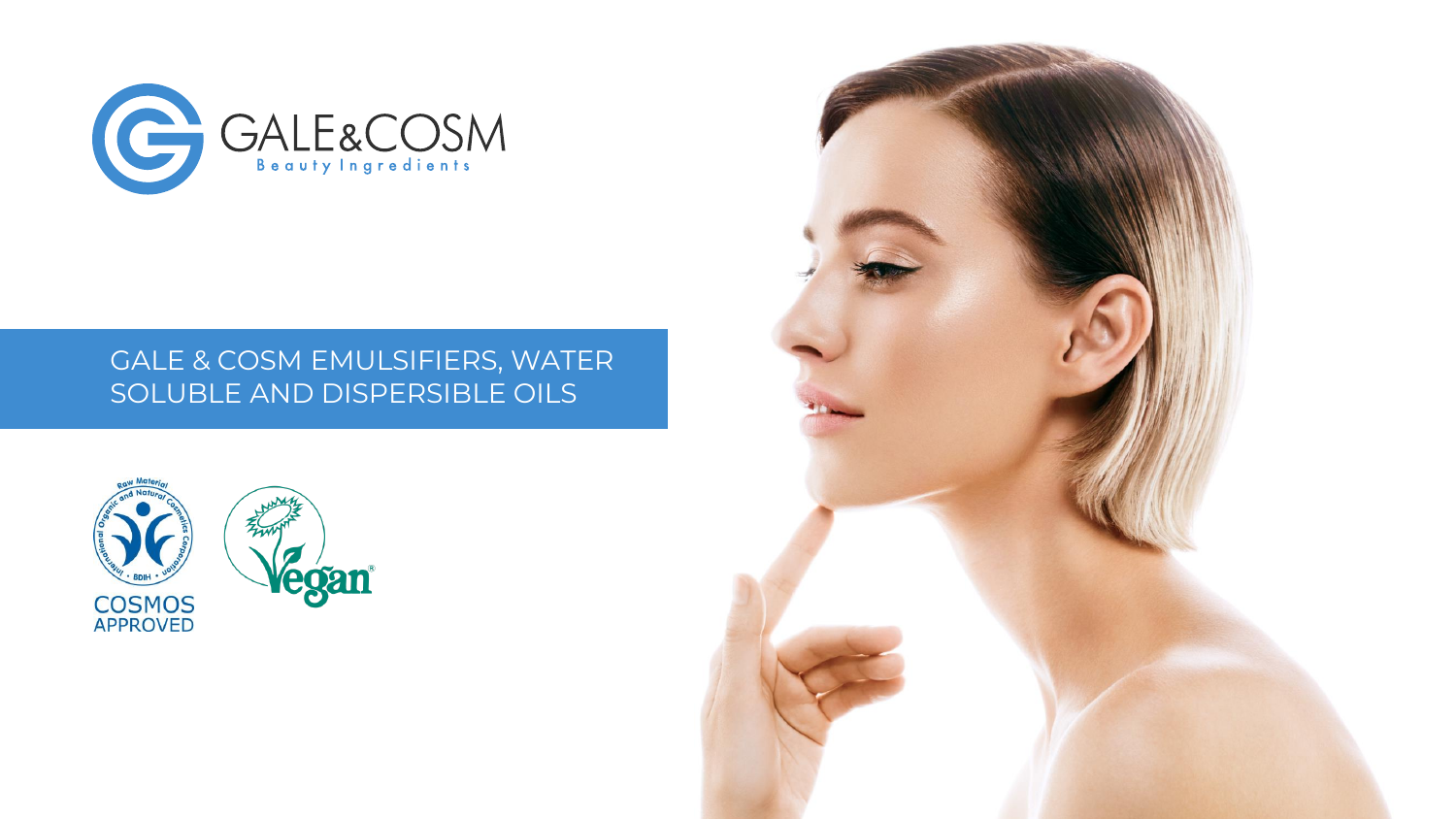OLIVE OIL





**OLIVE OIL** is the best known and most commonly used vegetal lipid in the food and diet industries due to its extraordinary nutritional and salutary properties. Its composition is similar to the natural human sebum.



HEMP SEED OIL **HEMP SEED OIL** has unexpected benefits for the skin thanks to the Essential Fatty Acids content (75%), especially omega-6 and omega-3 and Vitamins:



ARGAN OIL

**ARGAN OIL**, the so called "liquid gold", is extremely rich in beneficial **nutrients including fatty acids and vitamin E**. Its properties make it particularly beneficial for the hair and skin.



AVOCADO OIL

**AVOCADO OIL** is rich **in omega-3 fatty acids, Vitamin A, D and E**. It has **nourishing, moisturizing, antiinflammatory properties** on the skin accelerating wound healing.



MANGO BUTTER

**MANGO BUTTER** is a rich natural fat derived from the seeds contained inside the pits of the Mango fruit. It is rich **Oleic Acid, Stearic Acid, Palmitic Acid, Linoleic Acid, Arachidic Acid,** Vitamin A, Vitamin C, and Vitamin E. It gives long-lasting emollience, nourishes skin and boosts its elasticity as well as its suppleness, making skin look smoother and firmer.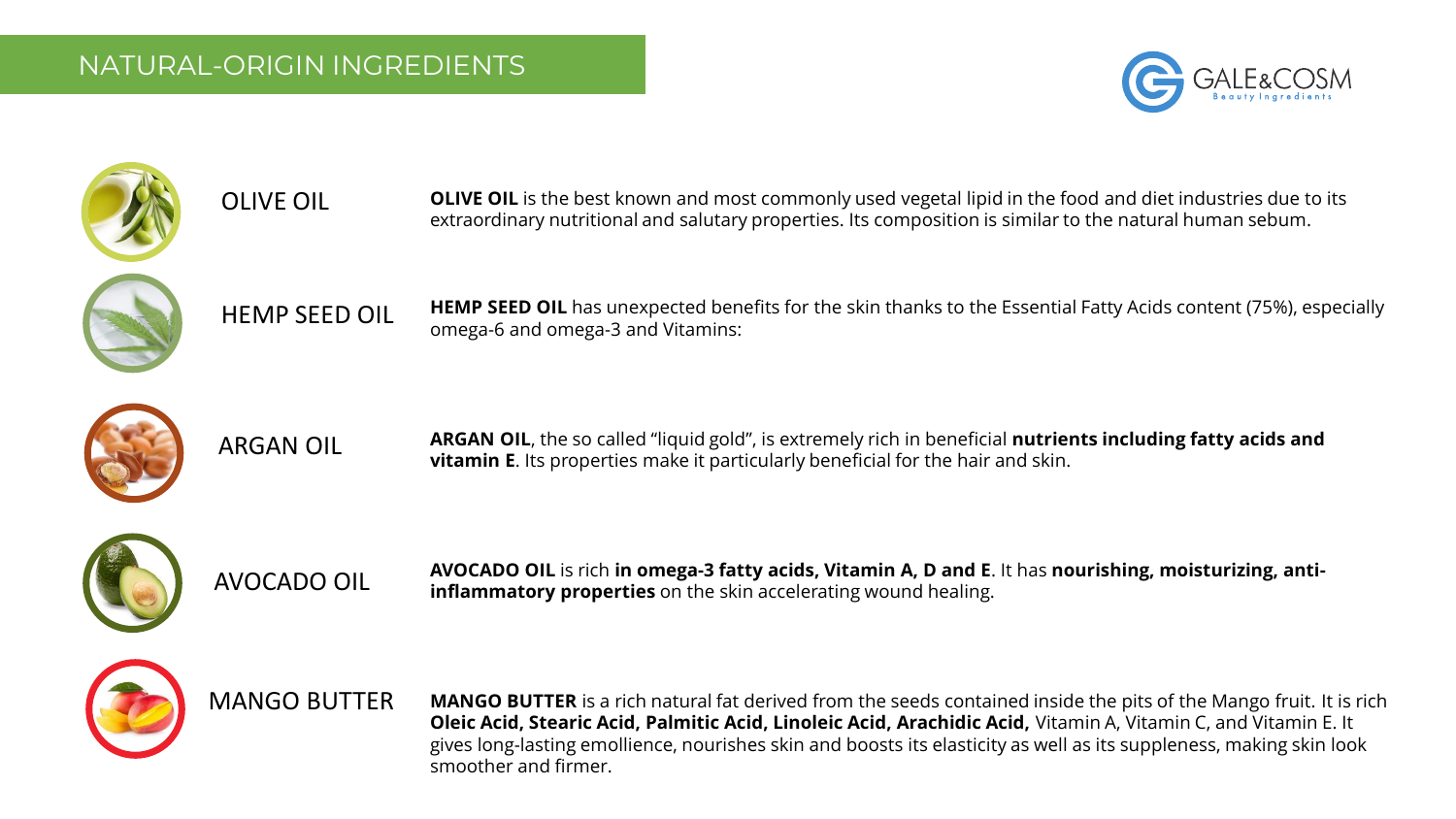### EMULSIFIERS



#### O/W EMULSIFIERS

| <b>PRODUCT NAME</b>            | <b>INCI NAME</b>                                                           | $\delta$<br><b>COSMOS</b><br>APPROVED | Vegan        |
|--------------------------------|----------------------------------------------------------------------------|---------------------------------------|--------------|
| <b>GALOLIVE®BIO TEN</b>        | Polyglyceryl-3 Cetearyl Ether Olivate                                      | COSMOS                                | VEGAN        |
| <b>GALOLIVE<sup>®</sup>TEN</b> | Polyglyceryl-3 Cetyl Ether Olivate/Succinate                               |                                       | <b>VEGAN</b> |
| <b>GALOLIVE<sup>®</sup>OW</b>  | Polyglyceryl-4 Oleyl Ether Olivate                                         |                                       | VEGAN        |
| <b>GALEHEMP®OW</b>             | Polyglyceryl-4 Hemp Seedate (and) Caprylyl/Capryl<br>Glucoside (and) Water | COSMOS                                | VEGAN        |

#### W/O EMULSIFIERS

| <b>PRODUCT NAME</b> | <b>INCI NAME</b>                                   | <b>COSMOS</b><br>APPROVED | Vegan |
|---------------------|----------------------------------------------------|---------------------------|-------|
| <b>GALOLIVE® WO</b> | Polyglyceryl-3 Triolivate                          | <b>COSMOS</b>             | VEGAN |
| <b>GALEGLOSS®</b>   | Polyglyceryl-3 Triolivate and Sorbitan Isostearate |                           | VEGAN |
| <b>GALEHEMP® WO</b> | Polyglyceryl-4 Polycastorate/Hemp Seedate          | <b>COSMOS</b>             | VEGAN |

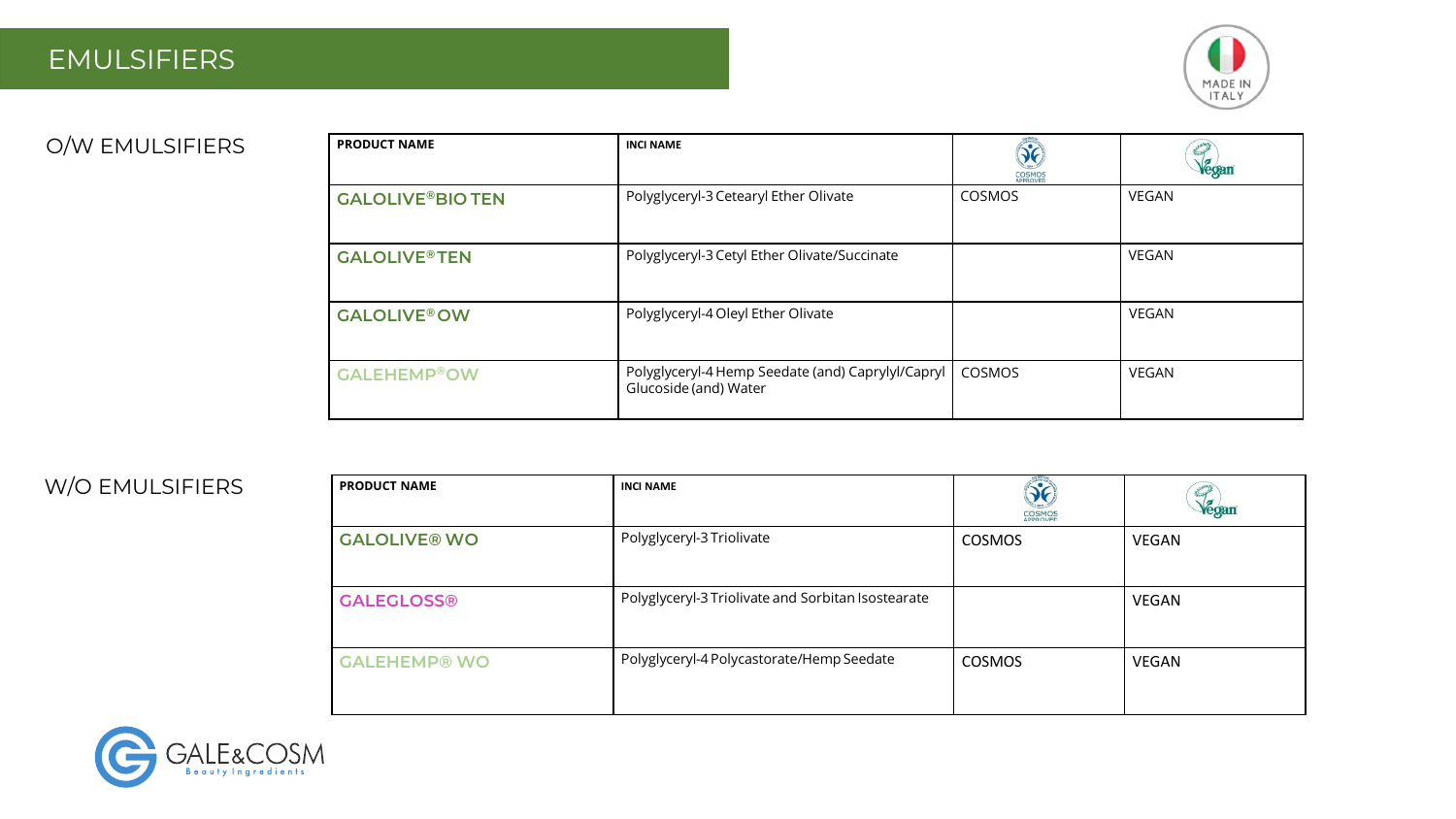### WATER DISPERSIBLE OILS and BUTTER

| <b>PRODUCT NAME</b>           | <b>INCI NAME</b>                  | <b>COSMOS</b><br>APPROVED | Vegan        |
|-------------------------------|-----------------------------------|---------------------------|--------------|
| <b>GALOLIVE®WS</b>            | Olive Oil Polyglyceryl-3 Esters   | COSMOS                    | <b>VEGAN</b> |
| <b>GALEHEMP<sup>®</sup>WS</b> | Polyglyceryl-4 Hemp Seedate       | COSMOS                    | <b>VEGAN</b> |
| <b>GALEARGAN®WS</b>           | Argan Oil Polyglyceryl-6 Esters   | COSMOS                    | <b>VEGAN</b> |
| <b>GALEAVOCADO®WS</b>         | Avocado Oil Polyglyceryl-6 Esters |                           | <b>VEGAN</b> |
| <b>GALEMANGO®WS</b>           | PEG-70 Mango Glycerides           |                           | <b>VEGAN</b> |

### WATER SOLUBLE OILS

| <b>PRODUCT NAME</b> | <b>INCI NAME</b>       | <b>COSMOS</b><br>APPROVED | Vegan        |
|---------------------|------------------------|---------------------------|--------------|
| <b>GALOLIVE®30</b>  | Olive Oil PEG-7 Esters |                           | <b>VEGAN</b> |
| <b>GALEARGAN®30</b> | Argan Oil PEG-8 Esters |                           | <b>VEGAN</b> |

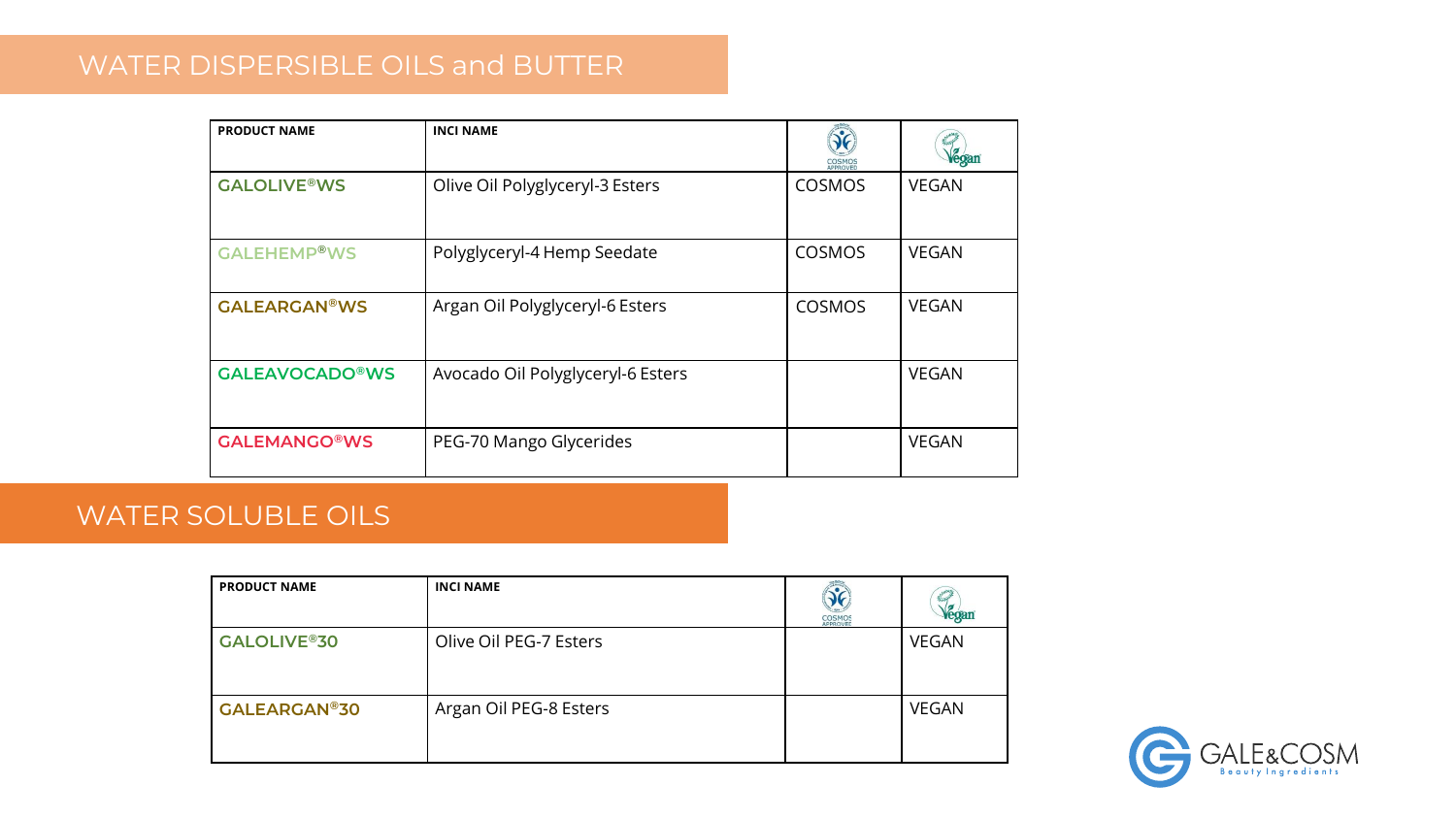Snail secretion filtrate, active ingredient rich with **moisturizing**, **exfoliant** and **healing properties**.

**Allantoin Elastin Collagen Glycolic acid Vitamins Essential amino acids**

#### GALE & COSM ORGANIC CERTIFIED BREEDING FARM

Gale & Cosm snail breeding farm is located in **Tuscany**, on a open air territory and covers an area of 5000 square meters.

The breeding farm has an organic certification.

The snails live outdoor, in their natural habitat, without coverings. They are fed with selected, rich and varied vegetables (**non-GMO**), for a natural and complete nourishment. Slime quality depends on environmental conditions, on the quality of food the snails eat,

how they are kept and how the slime is extracted.

Gale & Cosm snail breeding farm applies a gentle and **no-stress method for slime production**.

#### BENEFITS ON SKIN

- Skin hydrating and well-being
- Exfoliant, renewing, brightening
- Nourishing
- Oxygenating
- Healing, anti acne
- Scar attenuating
- Elasticity and tonicity
- Wrinkles attenuation
- Age preventing



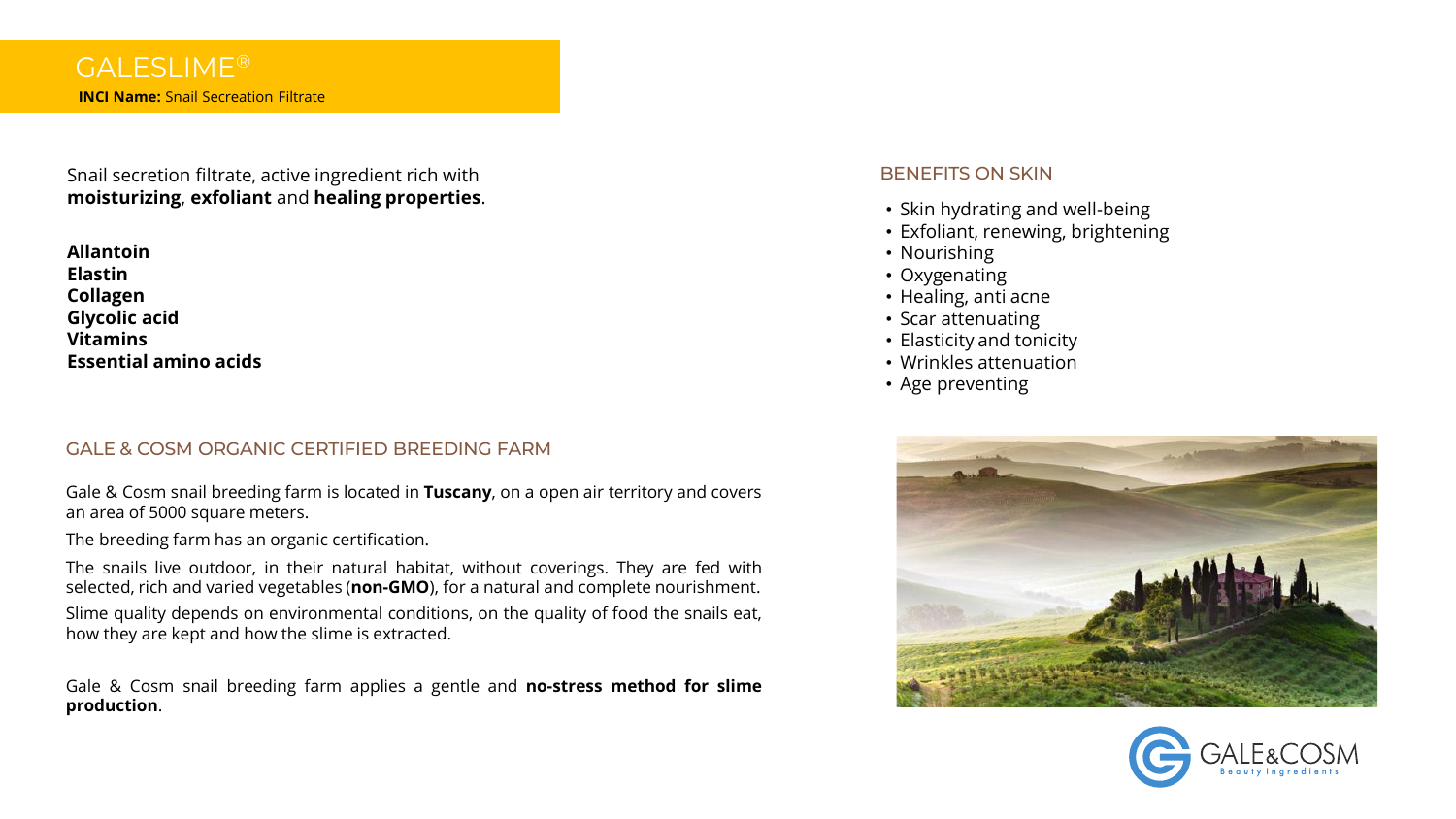### Soothing & hydrating hand crem

| <b>PHASE</b>   | <b>INCI NAME</b>                                         | <b>TRADE NAME</b>            | $\frac{9}{6}$  |
|----------------|----------------------------------------------------------|------------------------------|----------------|
| Α              | Aqua                                                     |                              | To 100         |
| A              | Glycerin                                                 |                              | 5,0            |
| $\overline{A}$ | Sorbitol                                                 |                              | 0,5            |
| A              | Microcrystalline Cellulose, Xanthan Gum,cellulose<br>gum |                              | 1,0            |
| B              | Polyglyceryl-3 Cetearyl Ether Olivate                    | <b>GALOLIVE BIO TEN</b>      | 5,0            |
| B              | Cetearyl Alcohol                                         |                              | 3,0            |
| B              | Octyldodecyl Oleate                                      |                              | 3,0            |
| B              | Myristyl Lactate                                         |                              | 3,0            |
| B              | Diethylhexyl sebacate                                    |                              | 2,0            |
| B              | Isostearyl Isostearate                                   |                              | 1,0            |
| B              | Butyrospermum Parkii Butter                              |                              | 1,0            |
| $\mathsf{C}$   | Aloe Barbadensis Leaf Juice                              | <b>MEXIALOE LABORATORIOS</b> | $\overline{2}$ |
| D              | Phenoxyethanol (and) Ethylhexylglycerin                  |                              | 1,0            |
| E              | <b>Snail Secretion Filtrate</b>                          | <b>BAVA DI LUMACA</b>        | 5,0            |
| F              | Tapioca Starch                                           |                              | 1,0            |
| G              | Parfum                                                   |                              | 0,3            |

#### **Method**:

Dissolve ingredients of phase A, heating at 80°C. Dissolve ingredients of phase B heating at 75°C. Add phase B to A mixing under homogenizer. Add C mixing. At room temperature add phase D+E+F+G and mix.

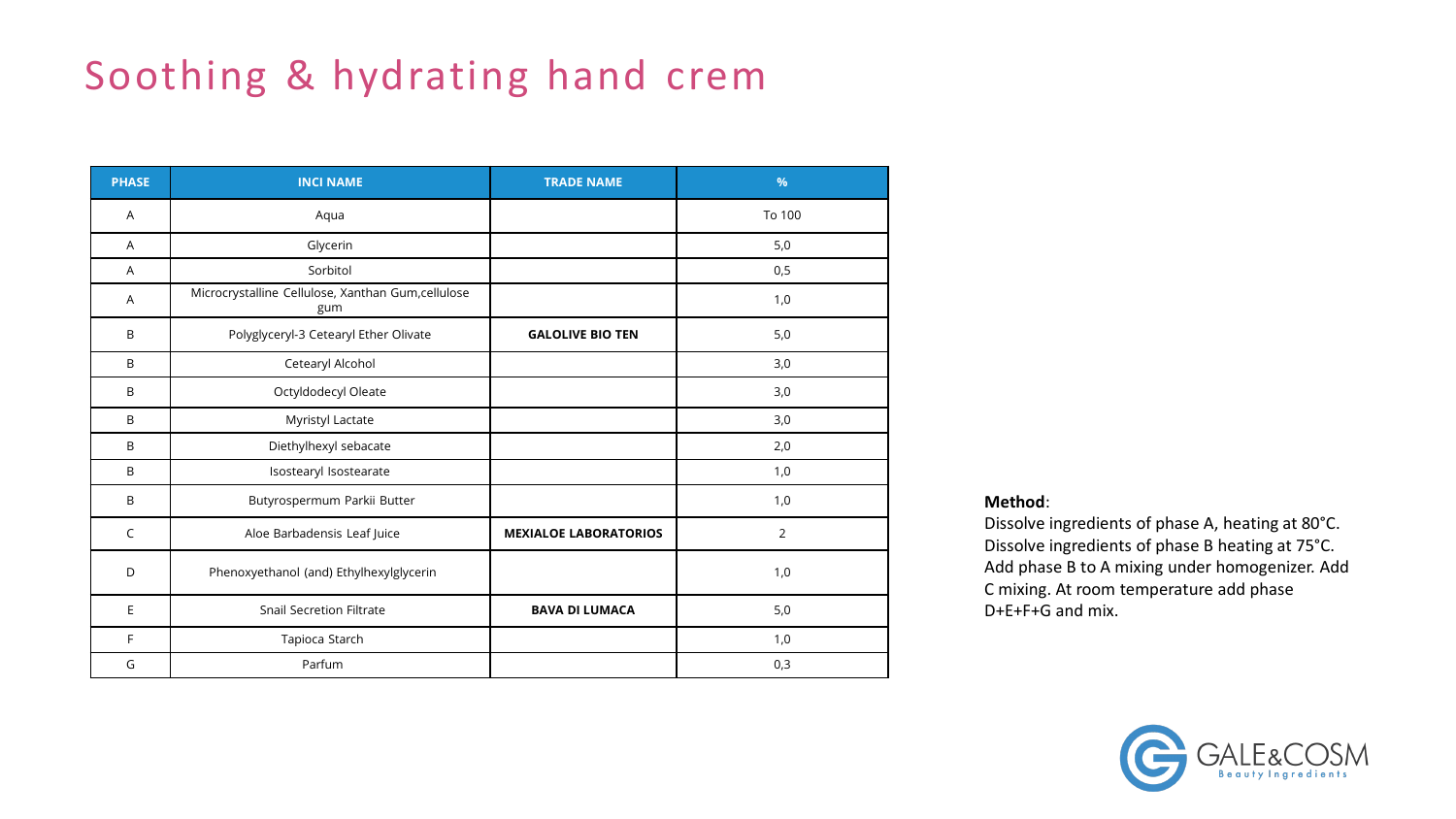# **COASTAL TROPICS S/S 2021 NAIL POLISH PIGMENTS**

\*Gale&Cosm is Sandream Impact distributor in Italy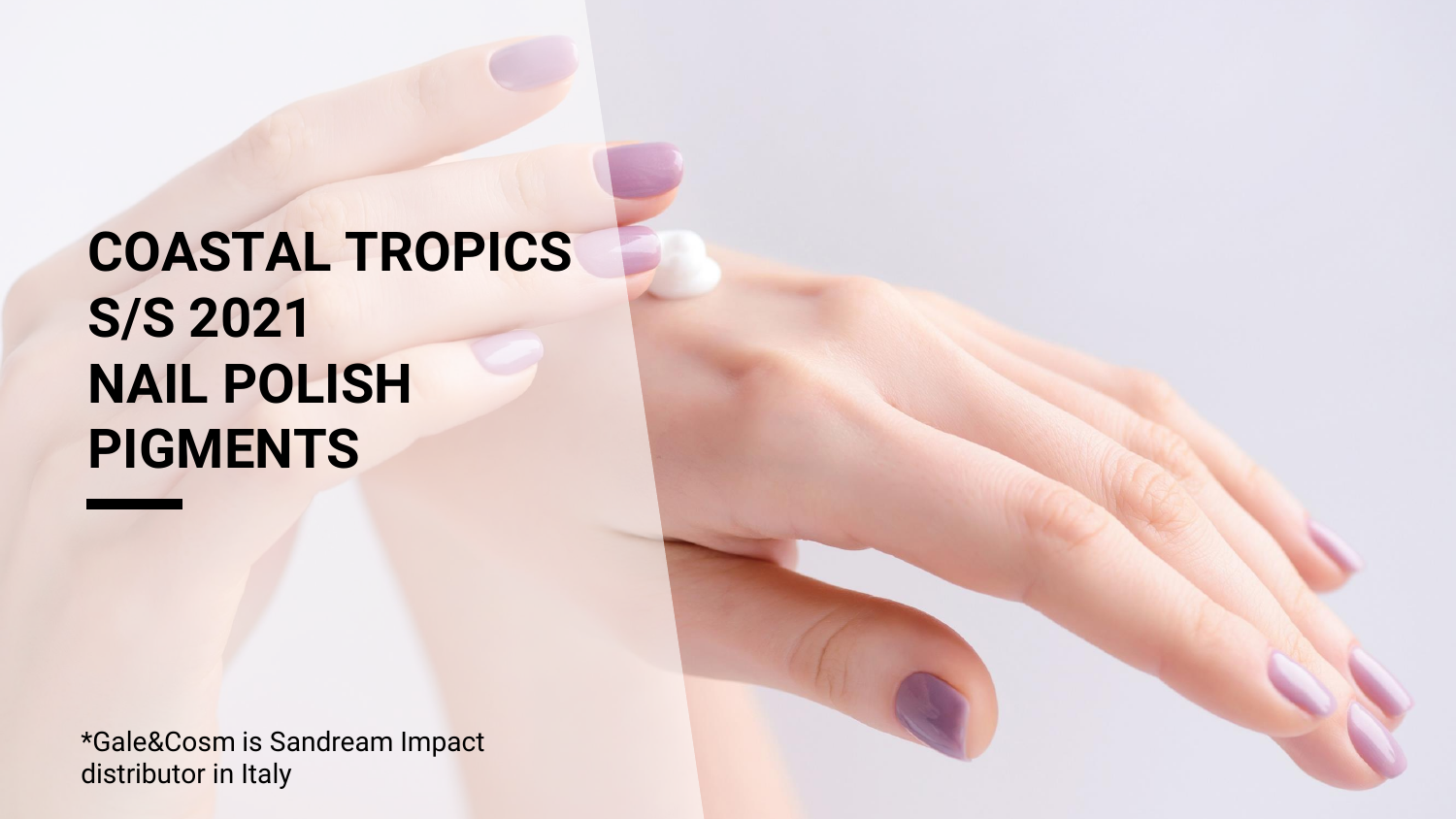

Warm vs. cool, matte vs. semi-matte, all color tones are allowed. Consumers both young and old can appreciate synthetic shades as they resonate virtual worlds. Cheeks are lightly tinted with our cream to powder formulation comprised of Optique Satin Red and MicaMira VRO27. This same formulation can also be applied to the eye lids for a sheer coating. To draw more attention to the cheeks and lip for a monochromatic look, Chromatique Starlight Chestnut Brown, Fiesta Carnation Pink (NEW) and Ecoperse White combined, give a flushed appearance. Lips have a lilac appearance with gold tones delivered by our Synthetic based Sachet MV Gold. To optimize color, pressed powders in a split pan allow wearers to choose a pastel orange with Fiesta Corona Sunset Orange and Fiesta Red Rouge or an intense blue formulated with Sachet Brilliant Blue and Mystic Aquatic Blue. An array of highlighted pigments were utilized for nail polish finishes: Sachet MV Blue/SynMira Blue RVB; Smokey Vintage Blue/Fiesta Sharp Violet; Fiesta Emerald Coast/Fiesta Sharp Blue; Sachet MV Blue/SynMira Shimmer VRO8987; Illumina Yellow.

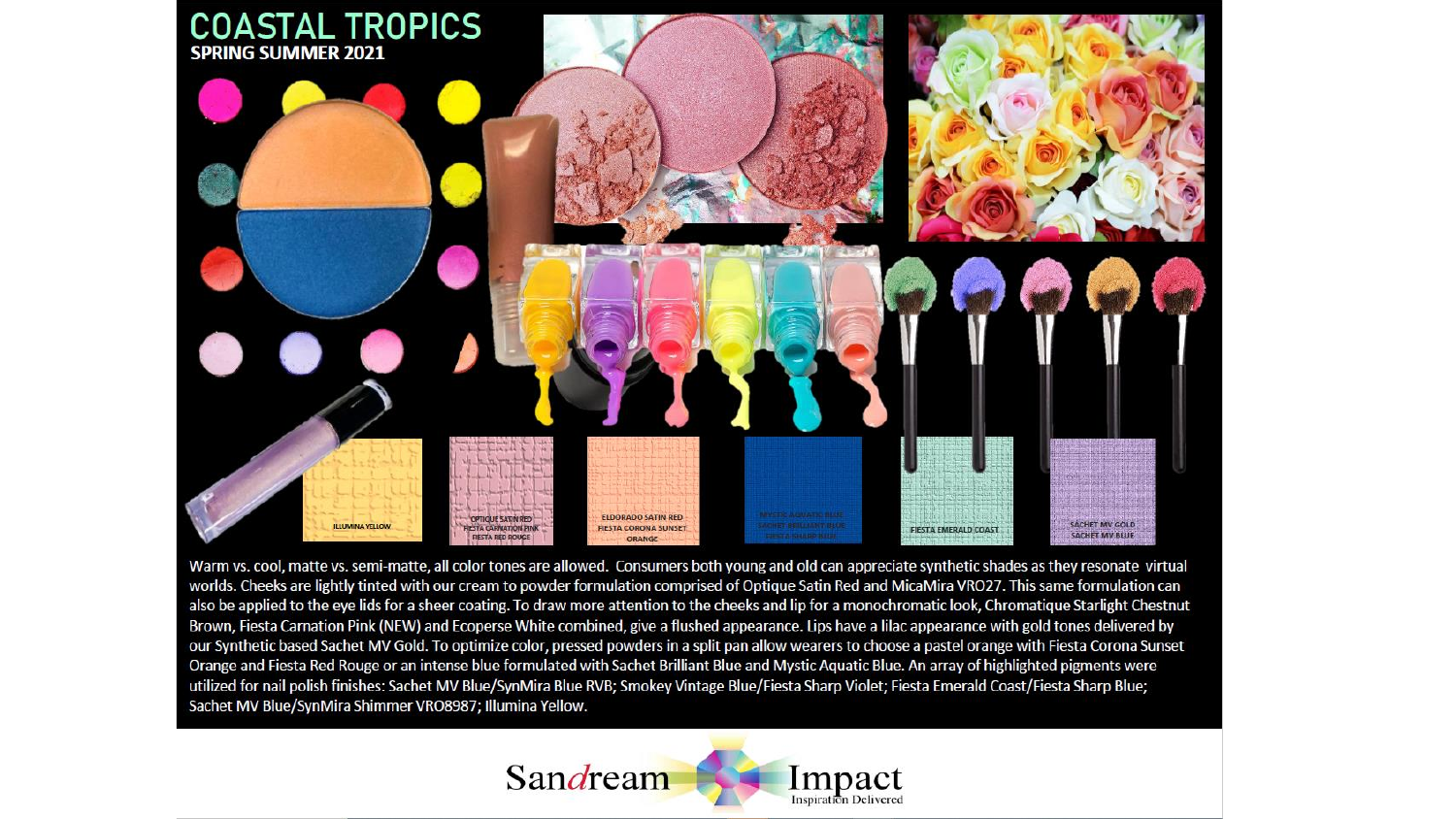# **COASTAL TROPICS S/S 2021 NAIL POLISH PIGMENTS**

- Warm vs. cool, matte vs. semi-matte, all color tones are allowed. Consumers both young and old can appreciate synthetic shades as they resonate virtual worlds.
- An array of highlighted pigments are utilized for **nail polish finishes**:
	- **Sachet MV Blue/SynMira Blue RVB;**
	- **Smokey Vintage Blue/Fiesta Sharp Violet;**
	- **Fiesta Emerald Coast/Fiesta Sharp Blue;**
	- **Sachet MV Blue/SynMira Shimmer VRO8987;**
	- **Illumina Yellow**.